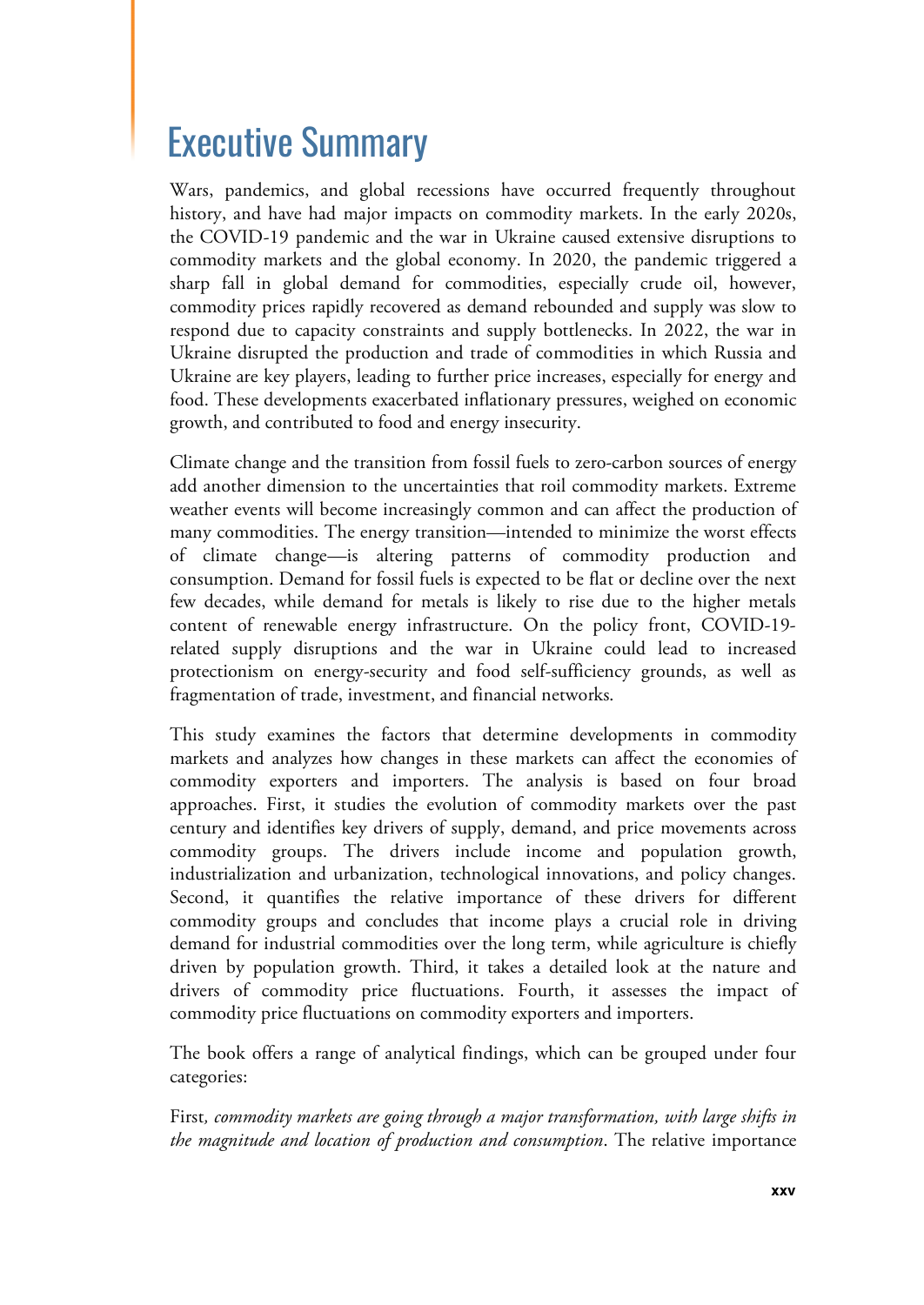of commodities has also evolved over time, as technological innovation has led to new uses for some materials, as well as substitution among commodities. Commodity markets will continue to see large transformations in coming years. Demand from China, the largest consumer of many commodities, is likely to slow as its economy matures and shifts toward consumption and services. At the same time, the energy transition is likely to trigger substantial changes in patterns of demand, with a bigger role for the metals needed for low-carbon technologies, and a smaller role for fossil fuels. Fragmentation of global value chains and reshoring could also alter patterns of commodity trade.

Second, the study establishes that *commodity markets are highly heterogeneous in terms of their drivers and price behavior*. Over the past century, agricultural prices have declined in real terms, energy prices have risen, and the performance of metal prices has been mixed. Further, the cyclical components of energy and metal prices follow the business and investment cycles more closely than do most agricultural prices. In part, this reflects differences in the drivers of demand for these commodities—demand for energy and metals is much more closely related to economic growth than is agricultural demand. The relationship between economic growth and commodity demand also varies widely across countries, depending on the country's stage of economic development. At low levels of income, commodity demand, especially for industrial commodities, rises rapidly with economic growth. As incomes rise, however, growth in demand for commodities starts to slow.

Third, *commodity price shocks have asymmetric effects on commodity exporters, in part a reflection of the structure of their economies*. Oil exporters tend to be less diversified and rely more on petroleum for export and fiscal revenues than metal and agricultural exporters do on their commodities. As a result, oil-exporting economies may be more vulnerable to fluctuations in oil prices than other commodity producers are to changes in the prices of the foods or metals they export. There are also significant variations in the size, duration, and impact of price fluctuations across commodities. Further, price shocks have asymmetric effects: large price declines hurt growth in commodity exporters much more, and in a more lasting manner, than large price increases benefit their growth. This asymmetric impact requires policy responses that, in the midst of upturns, carefully prepare for downturns.

Fourth, the study confirms that *the heterogeneous nature of commodity markets requires policy tools tailored to the type of commodity produced (or consumed) and to the origin of the shock.* A variety of tools have been used by policymakers to address the challenges originating from commodity markets and especially those posed by commodity price fluctuations. For policymakers, these tools can be grouped into three categories: macroeconomic frameworks; measures to moderate boom-bust cycles in commodity prices; and structural policies to reduce vulnerabilities to price volatility, mostly relevant in the longer term.